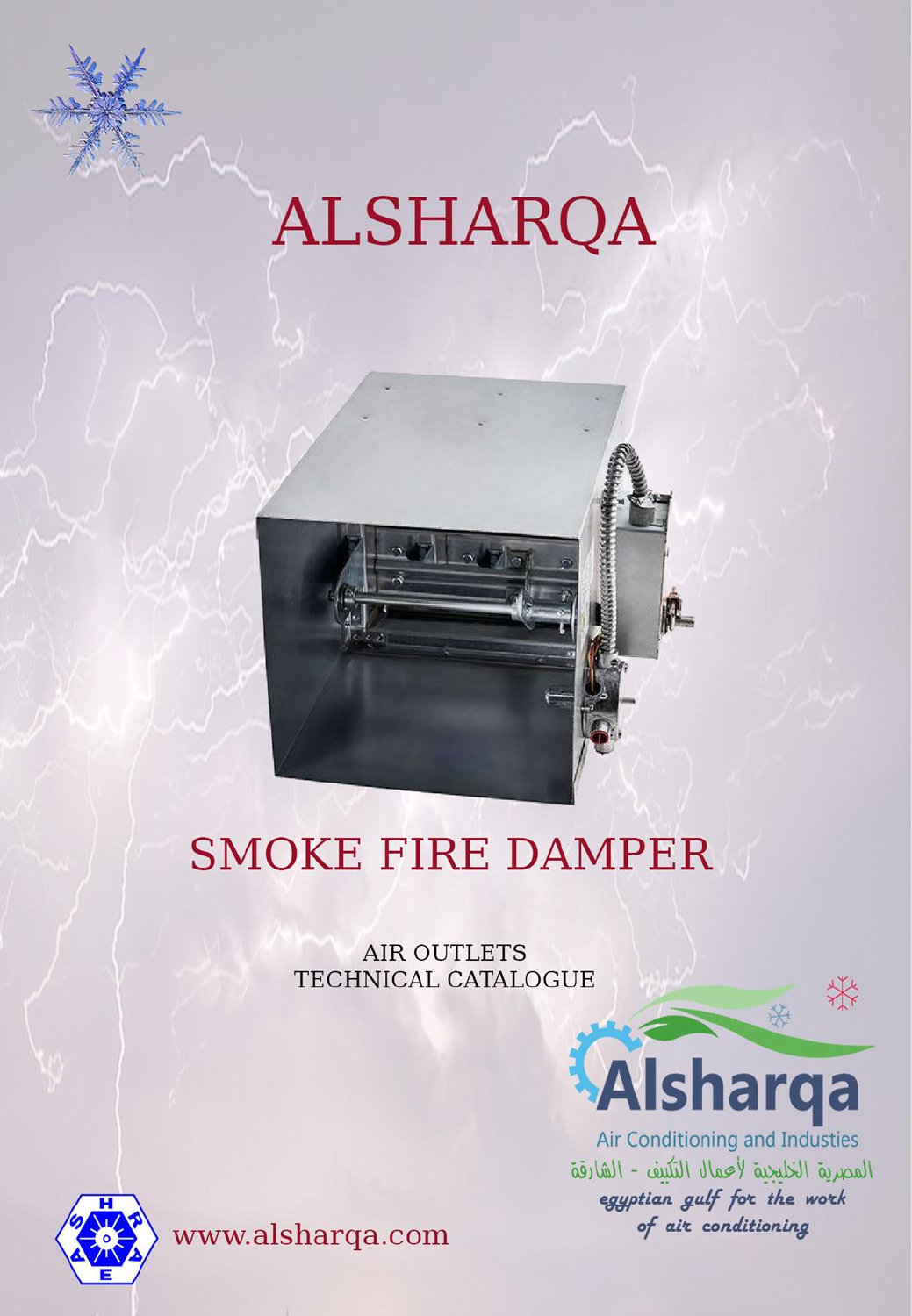

#### **FIRE SMOKE DAMPERS**

SFSD SERIES SFSD for Use in Dynamic Systems Fire Resistance: 1 1/2 HR and 3 HRS Leakage Resistance: Class I - 350 °F and Class II - 250 °F Dynamic Closure Ratings: 2000 FPM and 4000 FPM Air Velocity Closed Damper Pressure Rating: 4 inch W.G. UL File No.: R22165

#### **Product Description**

fire smoke dampers provide an automatic means of localizing areas of smoke and or fire in ventilation systems that is greatly contribute to the safety of life and property in the early stage of fire. It prevents the spread of fire and or smoke through ventilation ductworks or wall openings. These type of dampers offer an effective fire or smoke barrier maintaining the integrity in a fire situation and it is combined with low leakage characteristic for smoke management. It is suitable for installation in sheet metal ductworks, openings in walls or floor slabs made from concrete, bricks and in lightweight partition walls.

**BAE165 US** Thermoelectric Tripping Device (heat sensor) to replace the existing high torque spring/ fusible link fire closure mechanism in all Fire & Smoke dampers and blade type Fire dampers. The "**BAE165\_US**" is thermally responsive bimetal disc/sensor that open and close the electrical contacts at a specific factory calibrated temperature setting. The "BAE165 US" is available in fixed temperature setting at 165°F (74 °C) only. The "BAE165 US" requires factory installation and wiring together with the qualified actuator to meet "UL" requirements.

Dampers which allow remote resetting of the damper from a remote location are dangerous.



1

**SFSD-MODE**L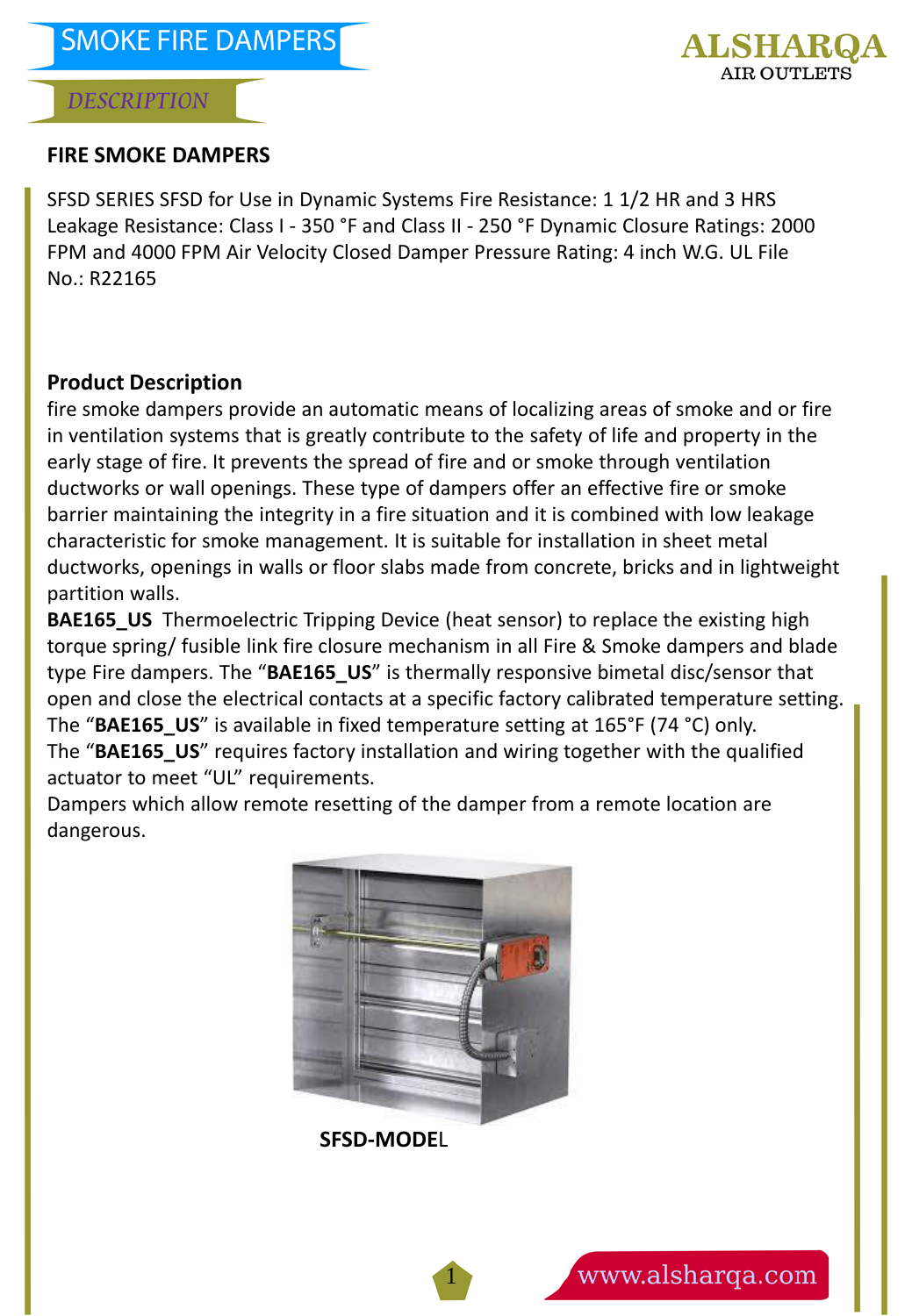

**SFSD** with Factory Installed Sleeve, **AE165\_US** and Actuator **Model: SFSD**

- 1. Sleeve
- 2. Damper Frame
- 3. Blade
- 4. Linkage Bracket
- 5. Lock Washer and Galvanized
- Round Washer
- 6. Kneelock
- 7. Crank
- 8. Linkage Bar
- 9. Actuator
- 10. Auxillary Swicth Cable for Indicating Damper Blades Position

2

- 11. Thermoelectric Tripping Device (**BAE165\_US**)
- 12. Power Supply
- 13. Blade Stop
- 14. Stainless Steel Side Seal
- 15. Blade Tip Seal 16. Stub Shaft (Latch)
- 17. Jackshaft
- 18. Axle
- **E**19. Bearing



#### **Typical Wiring Diagram**

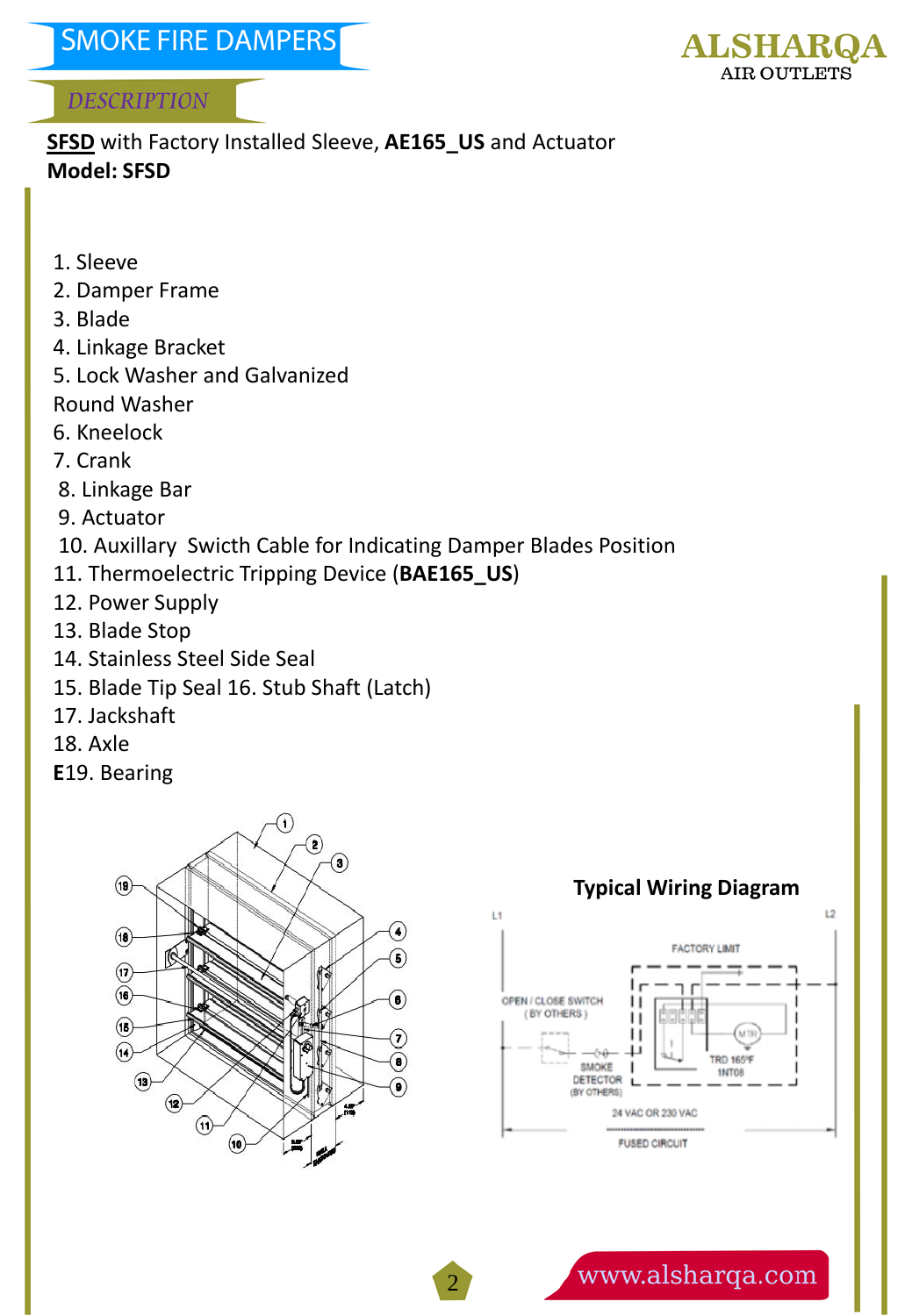### **SMOKE FIRE DAMPERS**

#### **DESCRIPTION**



#### **Pressure Drop**

The test method for pressure drop of Fire/Smoke as .Damper was conducted. per ANSI/AMCA Standard which simulate the actual site condition when installed in ventilation, supply and return air conditioning ductworks.



#### **Pressure Drop**

Face Area Velocity A- Damper Size: 12in. x 12in. - Fully open blades B- Damper Size: 24in. x 24in. - Fully open blades C- Damper Size: 36in. x 36in. - Fully open blades

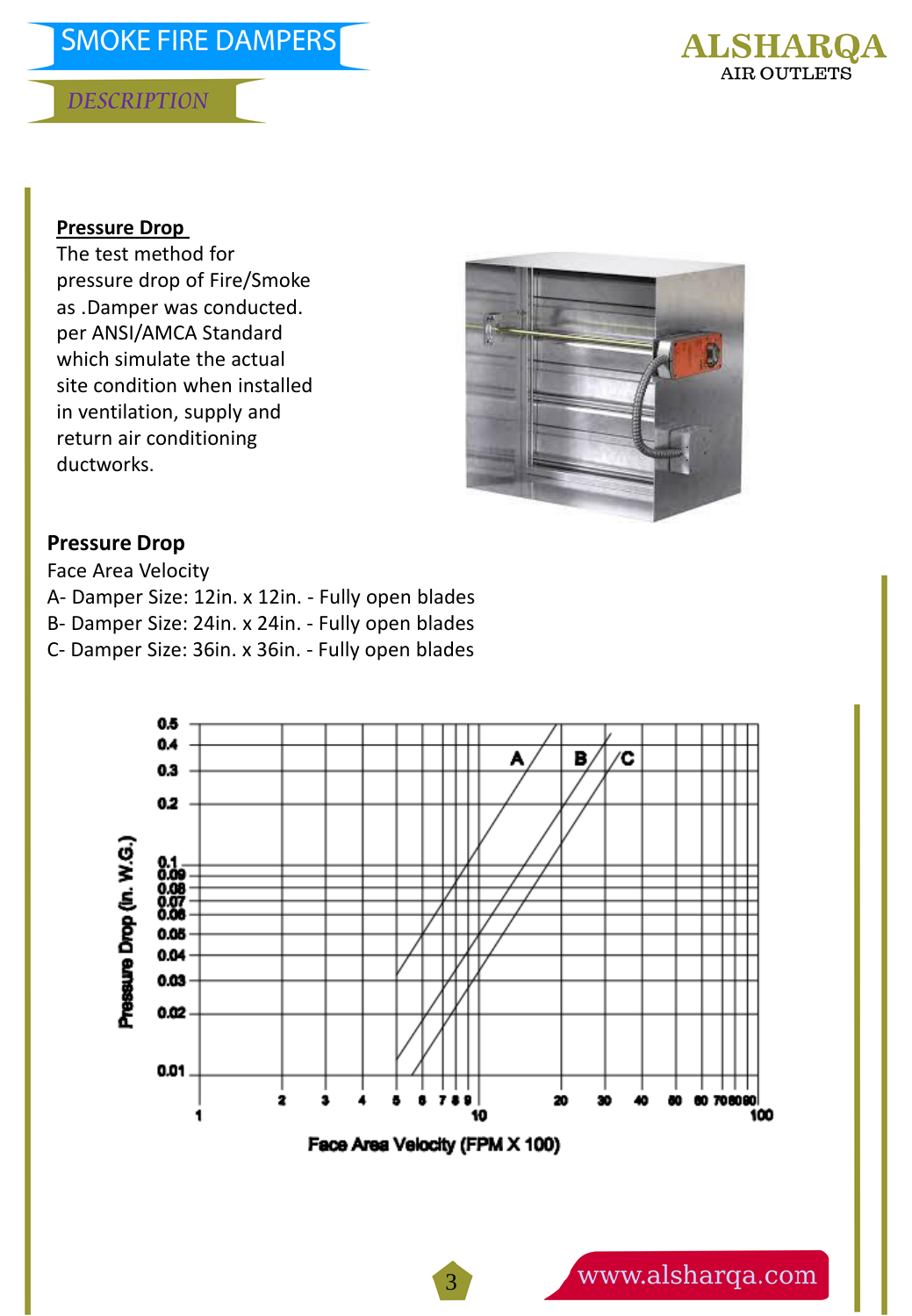

#### **Actuators**

**Belimo Actuator** 





Model: FSLF Model: BF Model: FSNF

**Honeywell Actuator** 



Model: MS4620F1203



Thermoelectric Tripping Device Model: BAE165 US or (74 )(165 °F).



It is suitable for installation in sheet metal ductworks, openings in walls or floor slabs made from concrete, bricks and in lightweight partition walls.

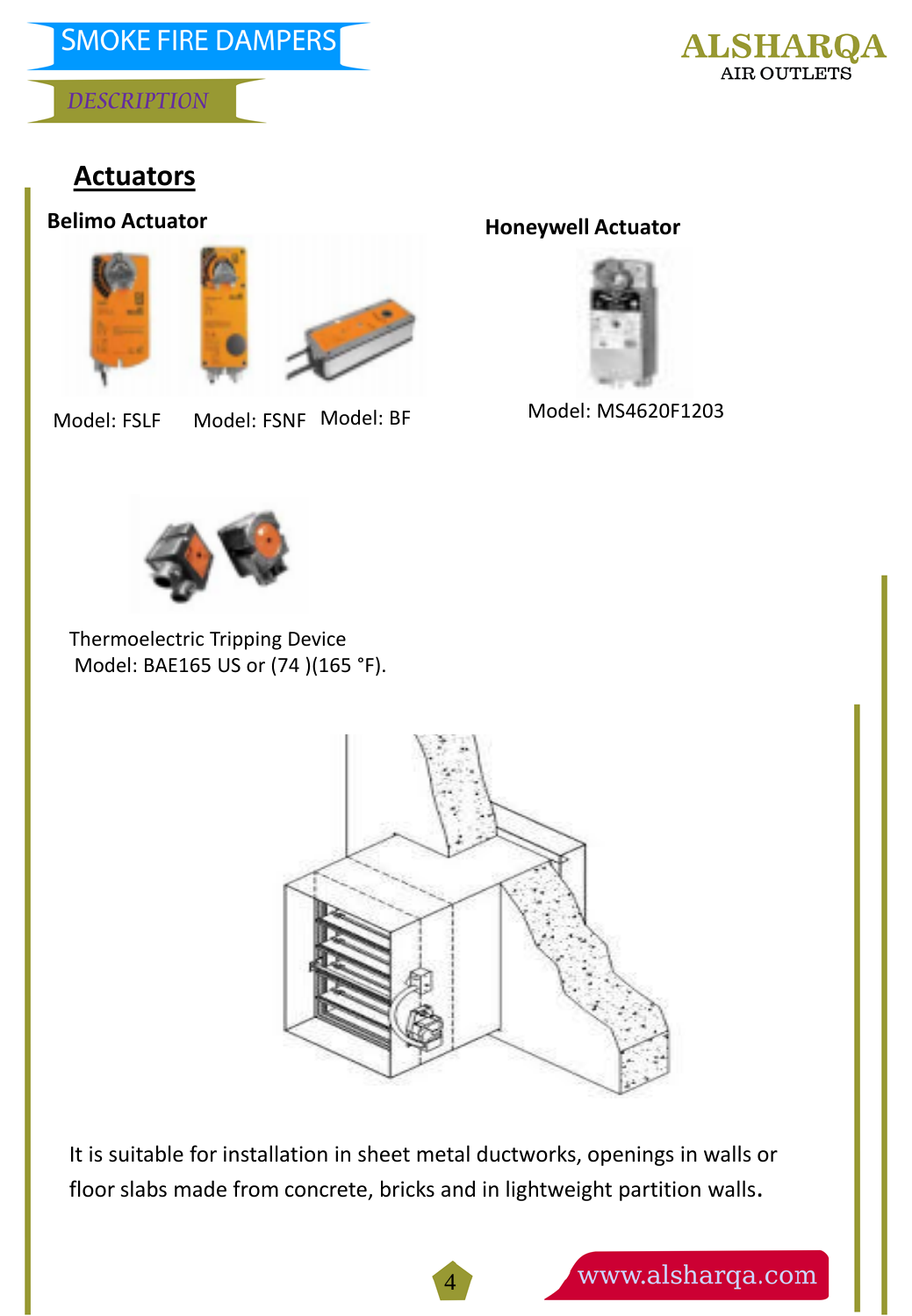

#### **FLANGE FIRE SMOKE DAMPER**



**SFSD** 30 provide an automatic means of localizing areas of smoke fire in ventilation systems. It prevent the distribution of fire and/or smoke through ventilation ductworks. **SFSD** offer an effective barrier maintaining integrity in a fire situation and this is combined with low leakage characteristic for smoke management. It is suitable for installation in sheet metal ductworks or in walls or ceiling slabs made from concrete, brick and lightweight partition wall.

#### **Standard Construction**

#### **Frame:**

180mm x 30 mm x 1.25mm galvanized steel, formed for flange connections.

#### **Blades:**

250mm max. width,1.25mm galvanized steel.

#### **Finish:**

Mill galvanized.

#### **Linkage:**

Face linkage parallel blade operation is standard. Linkage consist of 6mm dia. S/S steel pivot pins.

#### **Case Bearings:**

Made sintered bronze (oilite), operational temp. resistanace up to 200 ˚C.

#### **Fusible Link:**

Standard release 74 ˚C. (165 ˚F) is std. (UL listed) Other temperatures available on request.

5

#### **Axles & Control Shaft:**

12mm diameter zinc plated mild steel.

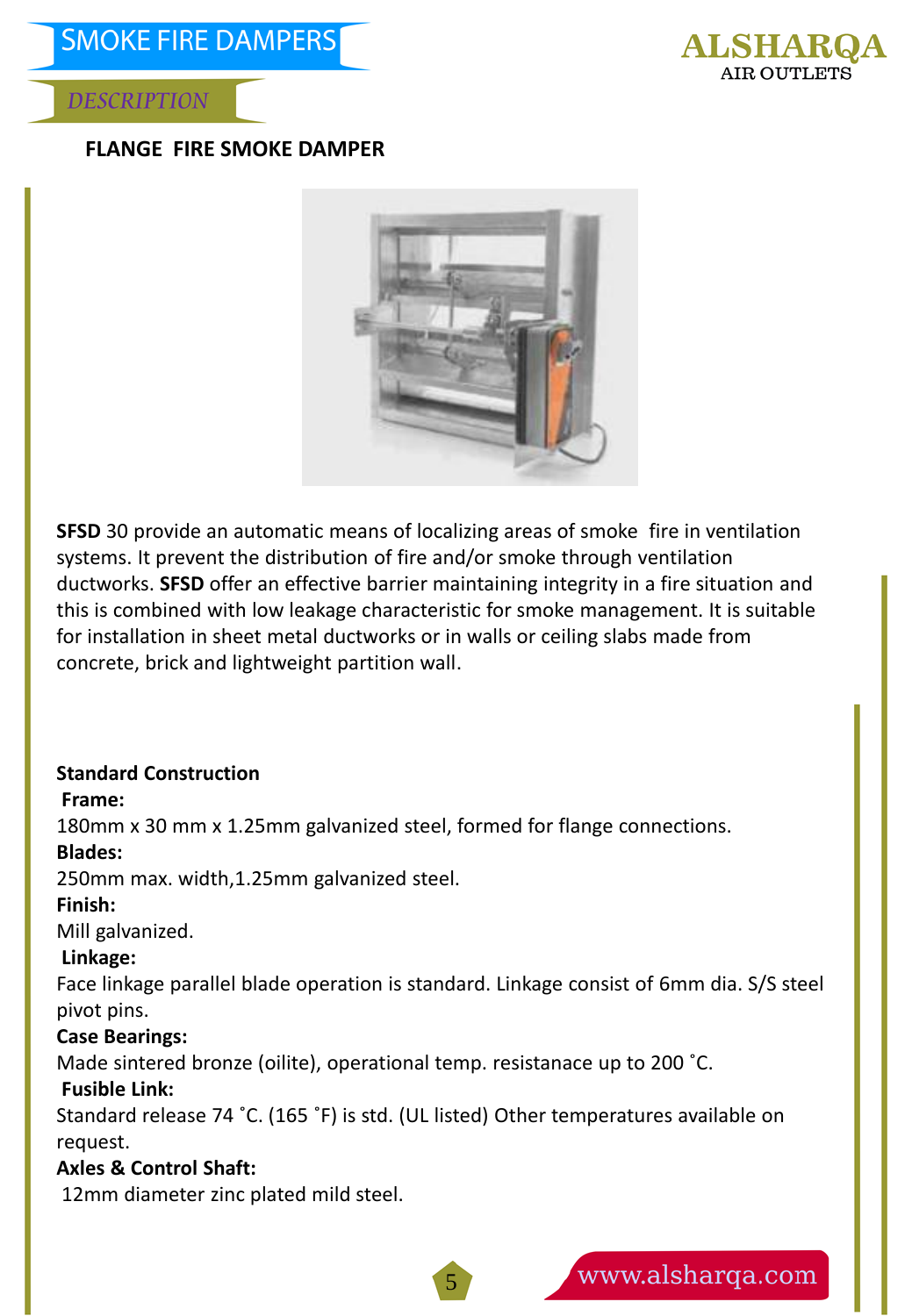

#### **Smoke Mode**:

When a signal detected through normally closed smoke detector (by others) connection, the power supply to the fire and smoke damper actuator will be interrupted. The energy stored in the damper actuator moves the damper back to its safe position and remain closed until the smoke signal close down. The system will reset after power is reapplied to the actuator and damper will open. By placing an optional control switch (by others), the damper blades at open position can be

closed at any time if required.



**Flange Type** 





#### **Standard Sizes**

| Width (mm) | Height (mm) | <b>No. of Blades</b> |
|------------|-------------|----------------------|
| 200        | 200         | 1                    |
| 250        | 250         | 1                    |
| 300        | 300         | 2                    |
| 350        | 350         | 2                    |
| 400        | 400         | 2                    |
| 450        | 450         | 3                    |
| 500        | 500         | 3                    |
| 550        | 600         | 4                    |
| 600        | 700         | 4                    |
| 650        | 800         | 5                    |
| 700        | 900         | 6                    |
| 750        | 1000        | 6                    |
| 800        |             |                      |
| 850        |             |                      |
| 900        |             |                      |
| 950        |             |                      |
| 1000       |             |                      |

#### www.alsharqa.com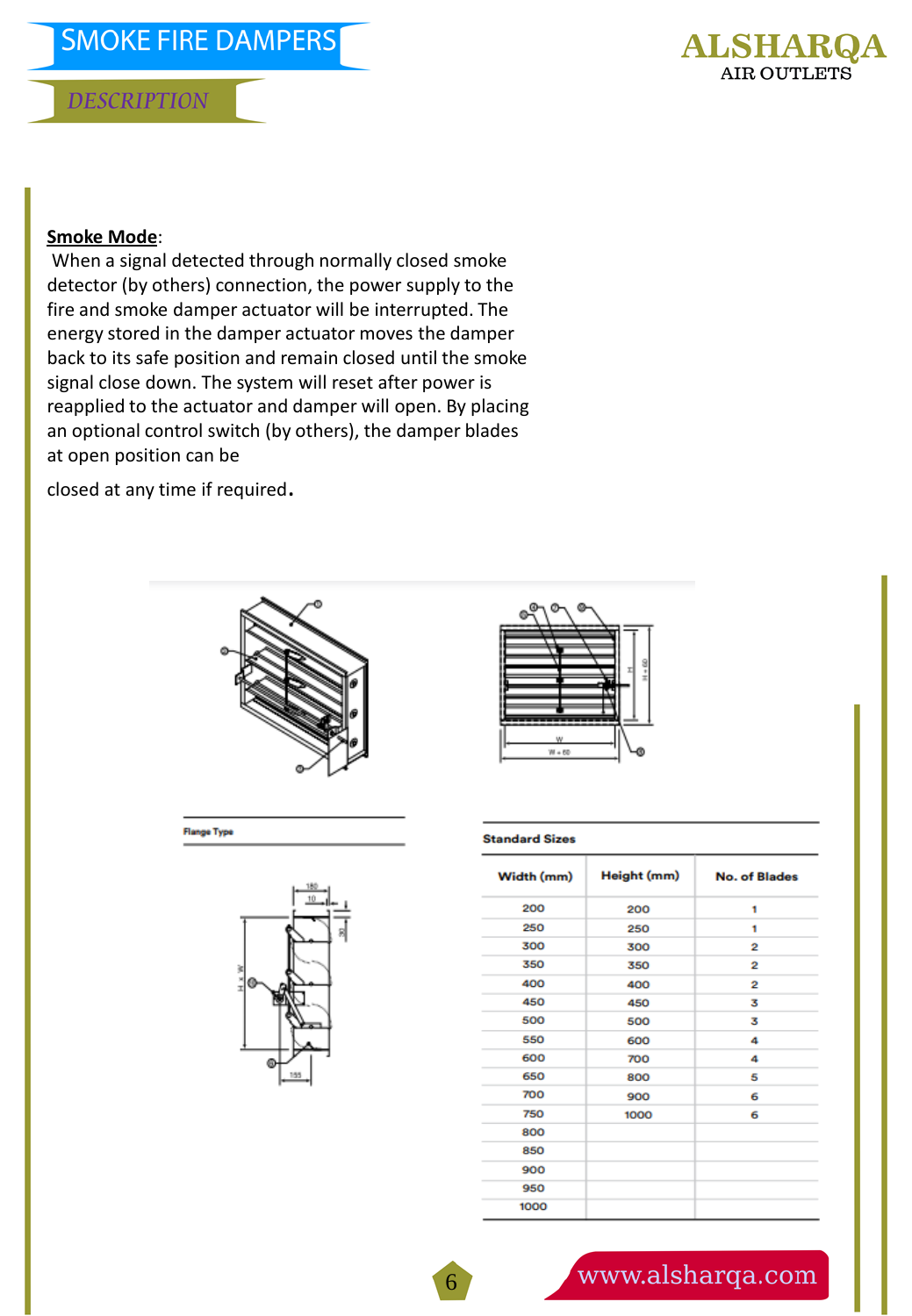

#### **CIRCULAR FIRE SMOKE DAMPER**

#### **Description :-**

fire and smoke dampers, SFSD 50 provide an automatic means of localizing areas of smoke and/or fire in ventilation systems. It prevent the distribution of fire and/or smoke through ventilation ductworks. SFSD offer an effective barrier maintaining integrity in a fire situation and this is combined with low leakage characteristic for smoke management. It is suitable for installation in sheet metal ductworks or in walls or ceiling slabs made from concrete, brick and lightweight partition walls.



#### **Standard Construction**

#### **Frame(Spigot Type)**:

105mmx1.25mm galvanized steel L=530mm **Blades:**

250mm max. width,1.25mm galvanized steel.

#### **Finish:**

Mill galvanized.

#### **Linkage:**

Face linkage, parallel blade operation is standard. Linkage consist of 6mm dia. S/S steel pivot pins.

#### **Case Bearings:**

Made sintered bronze (oilite), operational temp. resistanace up to 200  $^{\circ}$ C.

#### **Fusible Link:**

Standard release 74 ˚C. (165 ˚F) is std. (UL listed) Other temperatures available on request.

#### **Axles & Control Shaft:**

12mm diameter zinc plated mild steel.

#### **Seals:**

Side seal are compession type stainless ste250mm max. width,1.25mm galvanized steel.

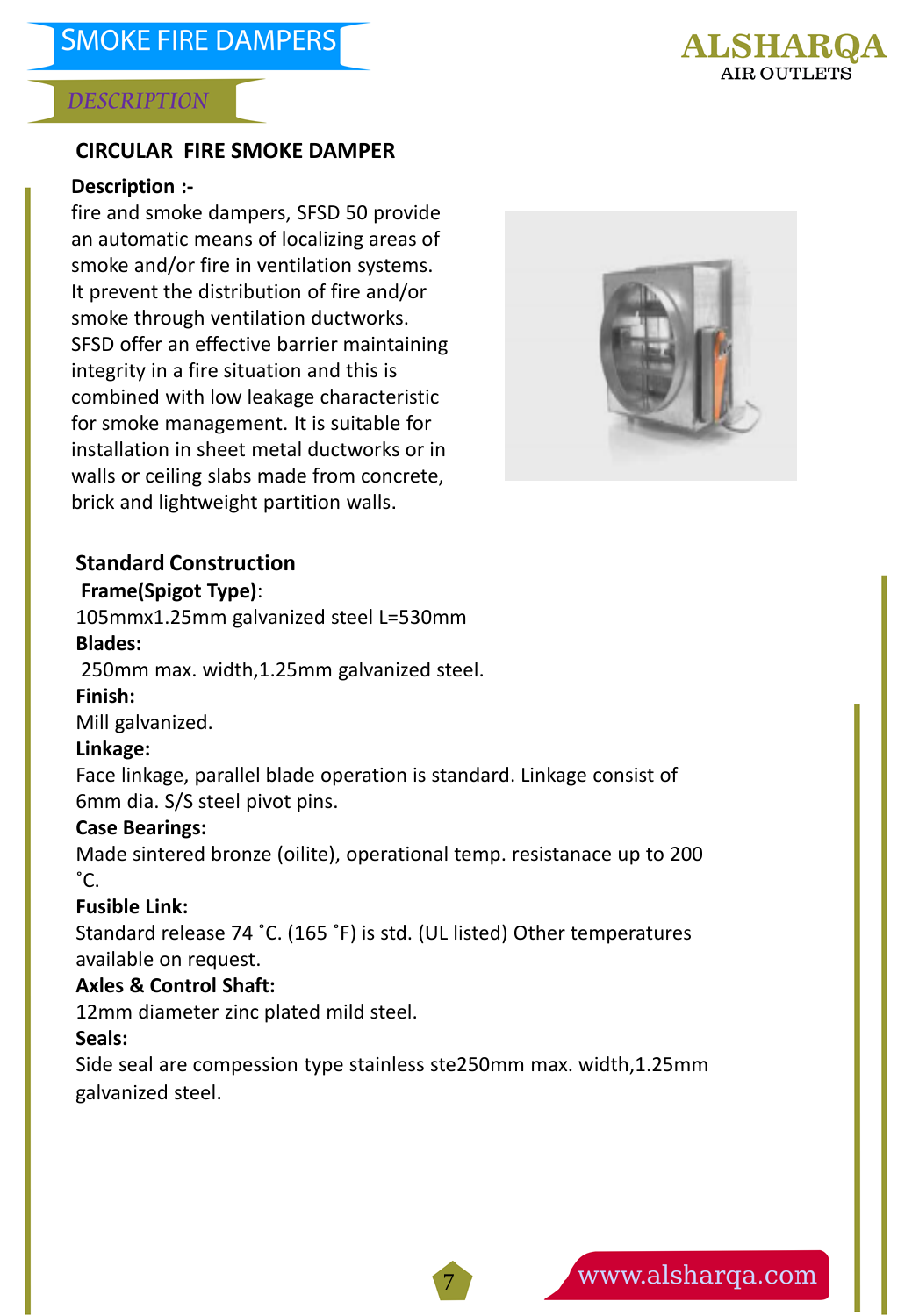#### **CIRCULAR FIRE SMOKE DAMPER**

#### **Dimensions**

- 1-Casing
- 2 Blade
- 3 Drive Shaft
- 4 Face Linkage
- 5 Linkage Bar
- 6 Landing Angles
- 7 Fusible Link 74 ˚C (UL listed)
- 8 Closing Spring
- 9 Side Seal
- 10 Jack Shaft Device Dimensions

**Circular Spigot Type** 





#### **Standard Sizes**

| 530<br>50 |  |
|-----------|--|
| Θ         |  |

| Diameter (mm) | <b>No. of Blades</b> |
|---------------|----------------------|
| 200           | 1                    |
| 250           | 1                    |
| 300           | 2                    |
| 350           | 2                    |
| 400           | 2                    |
| 450           | 2                    |
| 500           | 3                    |
| 550           | 3                    |
| 600           | 4                    |
| 650           | 4                    |
| 700           | 5                    |
| 750           | 6                    |
| 800           |                      |
| 850           |                      |
| 900           |                      |
| 950           |                      |
| 1000          |                      |

## www.alsharqa.com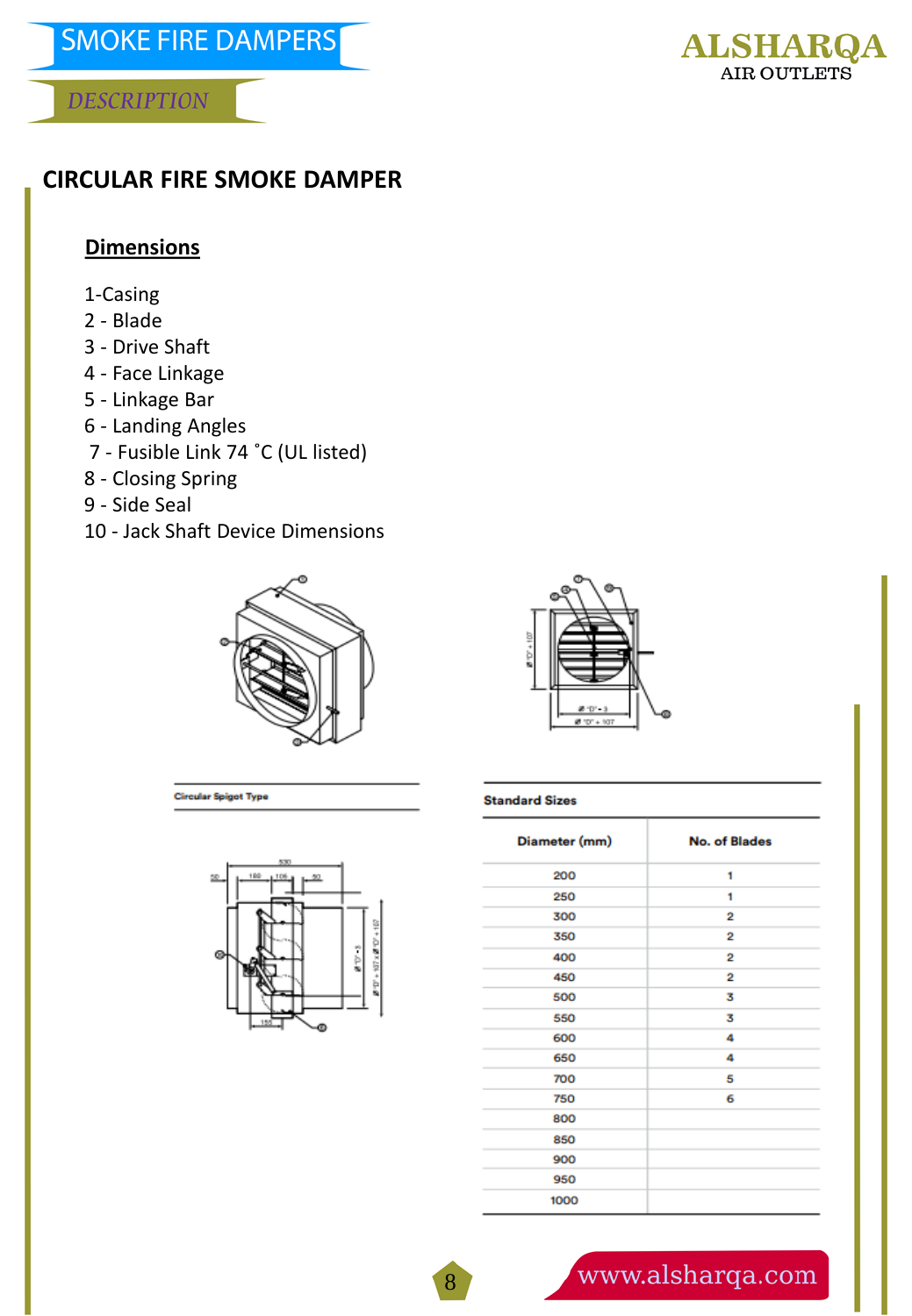

#### **OVAL SPIGOT FIRE SMOKE DAMPER**

#### **Description**

fire and smoke dampers type, FSD 60 provide an automatic means of localizing areas of smoke and/or fire in ventilation systems. It prevent the distribution of fire and/or smoke through ventilation ductworks. FSD offer an effective barrier maintaining integrity in a fire situation and this is combined with low leakage characteristic for smoke management. It is suitable for installation in sheet metal ductworks or in walls or ceiling slabs made from concrete, brick and lightweight partition walls.



#### **Standard Construction**

#### **Frame (Spigot Case**):

105mmx1.25mm galvanized steel L=530mm **Blades**: 250mm max. width,1.25mm (galvanized steel. **Finish:** Mill galvanized. **Linkage**: Face linkage, parallel blade operation is **standard.**  Linkage consist of 6mm dia. S/S steel pivot pins. **Case Bearings**: Made sintered bronze (oilite), operational temp. resistance up to 200 ˚C. **Fusible Link:**  Standard release 74 ˚C. (165 ˚F) is std. (UL

listed) Other temperatures available on request.

#### **Axles & Control Shaft:**

12mm diameter zinc plated mild steel. Seals: Side seal are compession type stainless steel grade 304 to close gap between case and blades.

9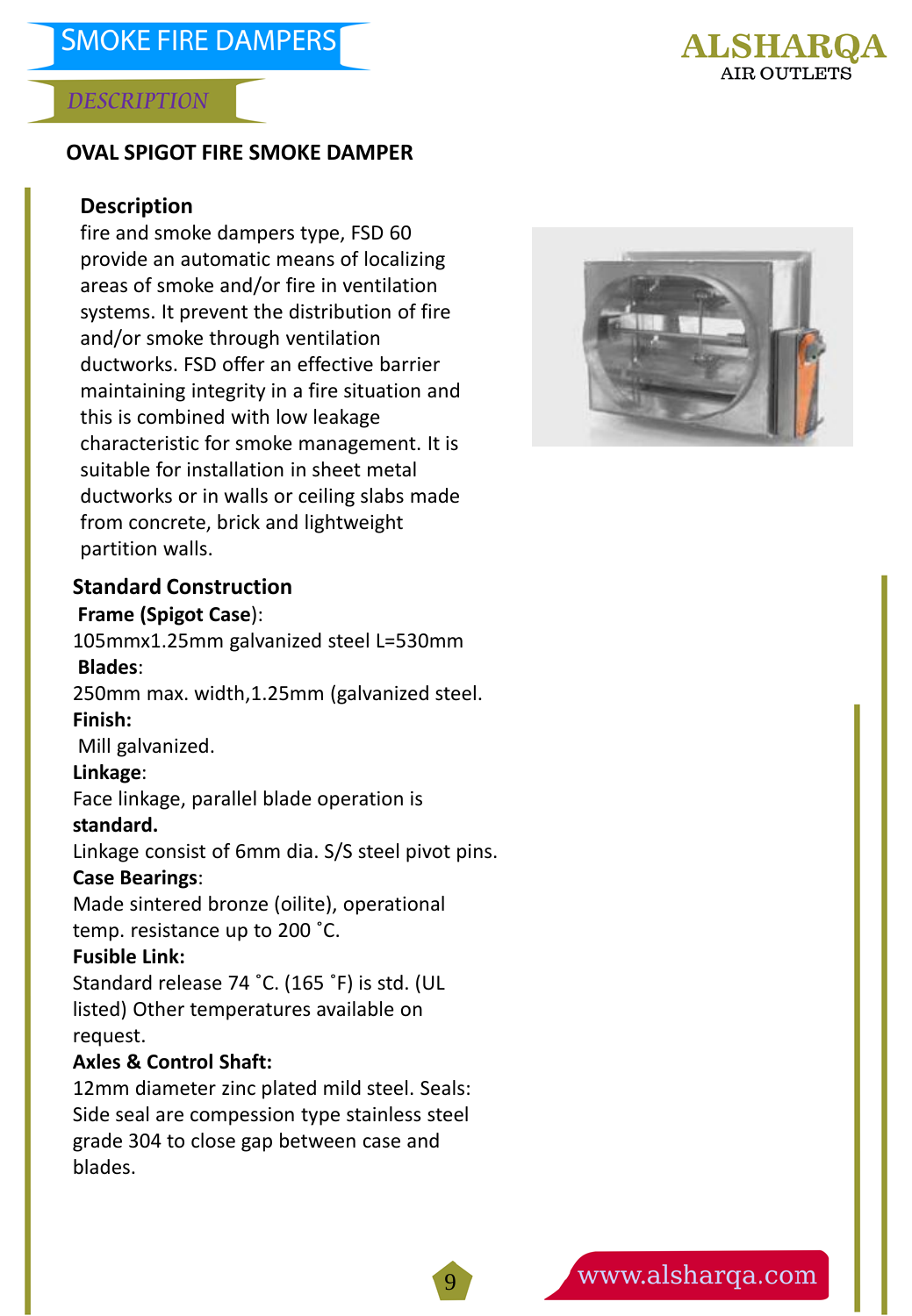## **SMOKE FIRE DAMPERS**

#### **DESCRIPTION**



#### **Dimensions**

- 1 Casing
- 2 Blade
- 3 Drive Shaft
- 4 Face Linkage
- 5 Linkage Bar
- 6 Landing Angles
- 7 Fusible Link 74 ˚C (UL listed)
- 8 Closing Spring
- 9 Side Seal
- 10 Jack Shaft Device





#### **Standard Sizes**

10



**Seal Spigot Type** 

| Width (mm) | Height (mm) | <b>No. of Blades</b> |  |
|------------|-------------|----------------------|--|
| 250        | 200         | 1                    |  |
| 300        | 250         | 1                    |  |
| 350        | 300         | 2                    |  |
| 400        | 350         | 2                    |  |
| 450        | 400         | 2                    |  |
| 500        | 450         | 2                    |  |
| 550        | 500         | 3                    |  |
| 600        | 550         | 3                    |  |
| 650        | 600         | 4                    |  |
| 700        | 650         | 4                    |  |
| 750        | 700         | 4                    |  |
| 800        | 750         | 5                    |  |
| 850        | 800         | 5                    |  |
| 900        | 850         | 5                    |  |
| 950        | 900         | 6                    |  |
| 1000       | 950         | 6                    |  |
| 1100       | 1000        | 6                    |  |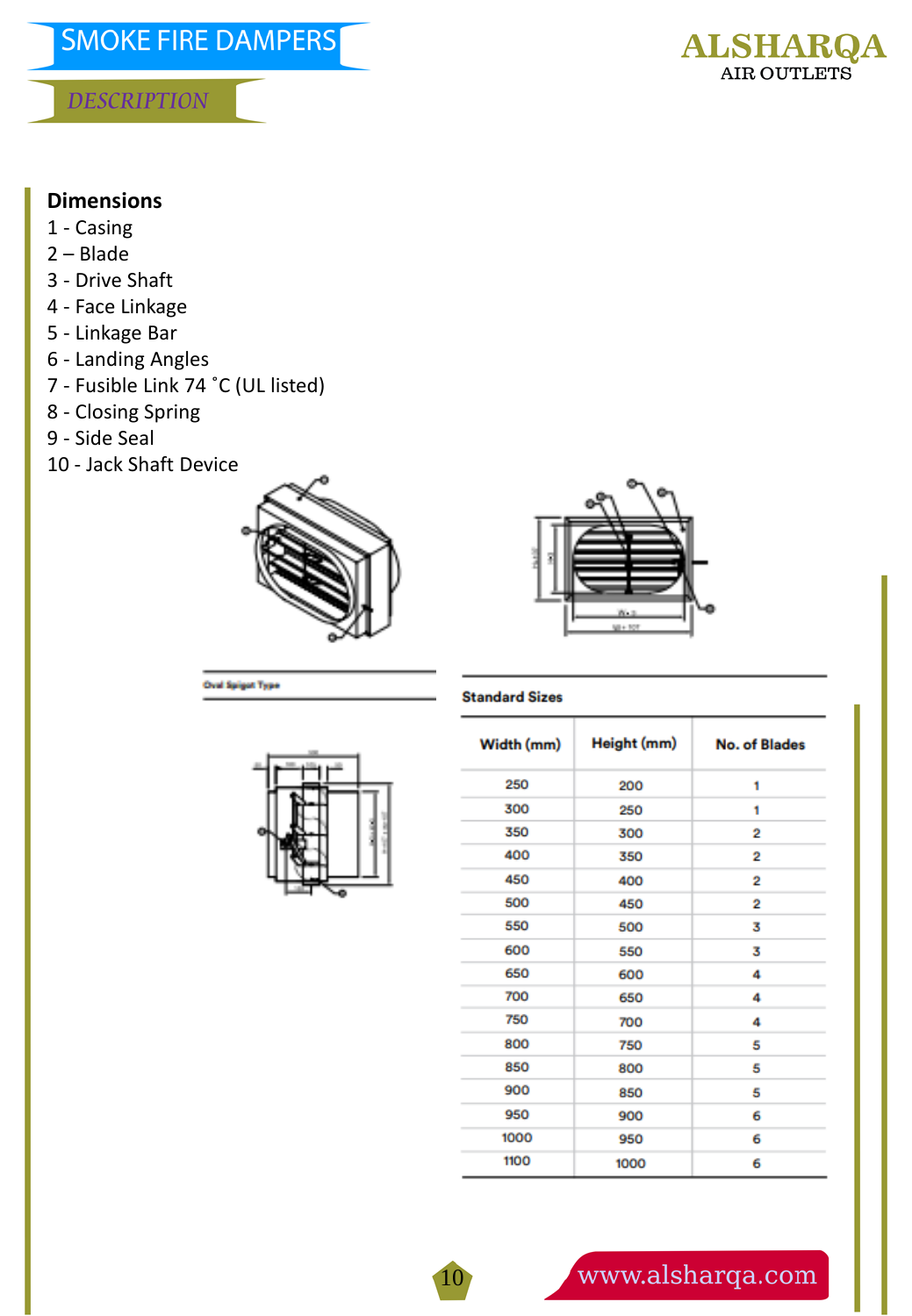

#### **RECTANGULAR SPIGOT FIRE SMOKE DAMPER**

#### **Description**

Combination fire and smoke dampers type, FSD 70 provide an automatic means of localizing areas of smoke and/or fire in ventilation systems. It prevent the distribution of fire and/or smoke through ventilation ductworks. FSD offer an effective barrier maintaining integrity in a fire situation and this is combined with low leakage characteristic for smoke management. It is suitable for installation in sheet metal ductworks or in walls or ceiling slabs made from concrete, brick and lightweight partition walls.



#### **Standard Construction**

**Frame (Spigot Case):**  105mmx1.25mm galvanized steel L=530mm **Blades:** 250mm max. width,1.25mm galvanized steel. **Finish:**  Mill galvanized. **Linkage:** Parallel blade have standard face linkage, parallel blade operation is standard. Linkage consist of 6mm dia. S/S steel pivot pins. **Case Bearings:**  Made sintered bronze (oilite), operational temp. resistanace up to 200 ˚C. **Fusible Link:**  Standard release 74 ˚C. (165 ˚F) is std. (UL listed) Other temperatures available on request. **Axles & Control Shaft:** 

11

12mm diameter zinc plated mild steel.

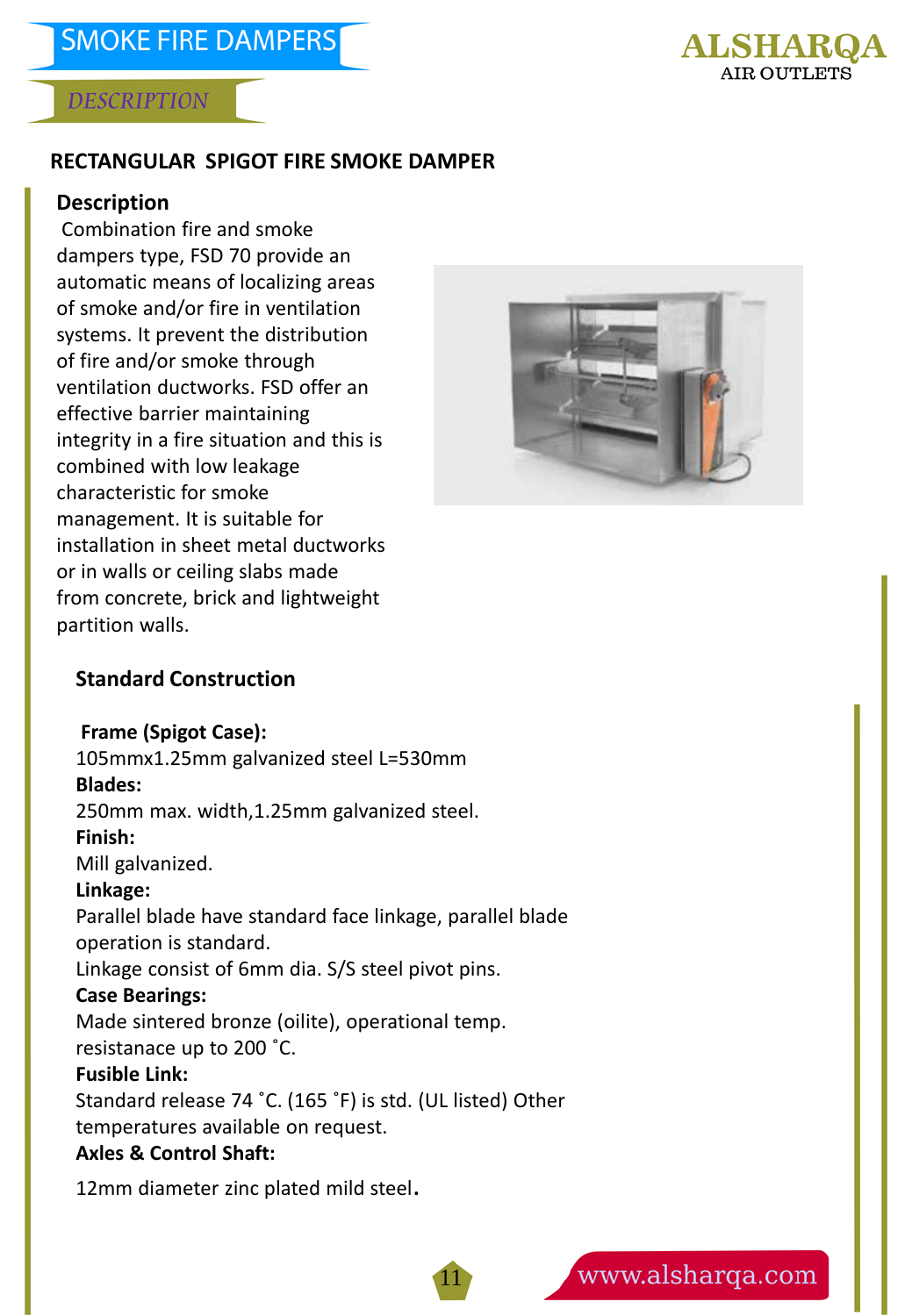

#### **Dimensions**

- 1 Casing
- 2 Blade
- 3 Drive Shaft
- 4 Face Linkage
- 5 Linkage Bar
- 6 Landing Angles
- 7 Fusible Link 74 ˚C (UL listed)
- 8 Closing Spring
- 9 Side Seal
- 10 Jack Shaft Device





#### **Rectangular Spigot Type**



#### **Standard Sizes**

12

| Width (mm) | Height (mm) | No. of Blades  |
|------------|-------------|----------------|
| 200        | 200         | 1              |
| 250        | 250         | 1              |
| 300        | 300         | 2              |
| 350        | 350         | 2              |
| 400        | 400         | $\overline{2}$ |
| 450        | 450         | 3              |
| 500        | 500         | 3              |
| 550        | 600         | 4              |
| 600        | 700         | 4              |
| 650        | 800         | 5              |
| 700        | 900         | 6              |
| 750        | 1000        | 6              |
| 800        |             |                |
| 850        |             |                |
| 900        |             |                |
| 950        |             |                |
| 1000       |             |                |